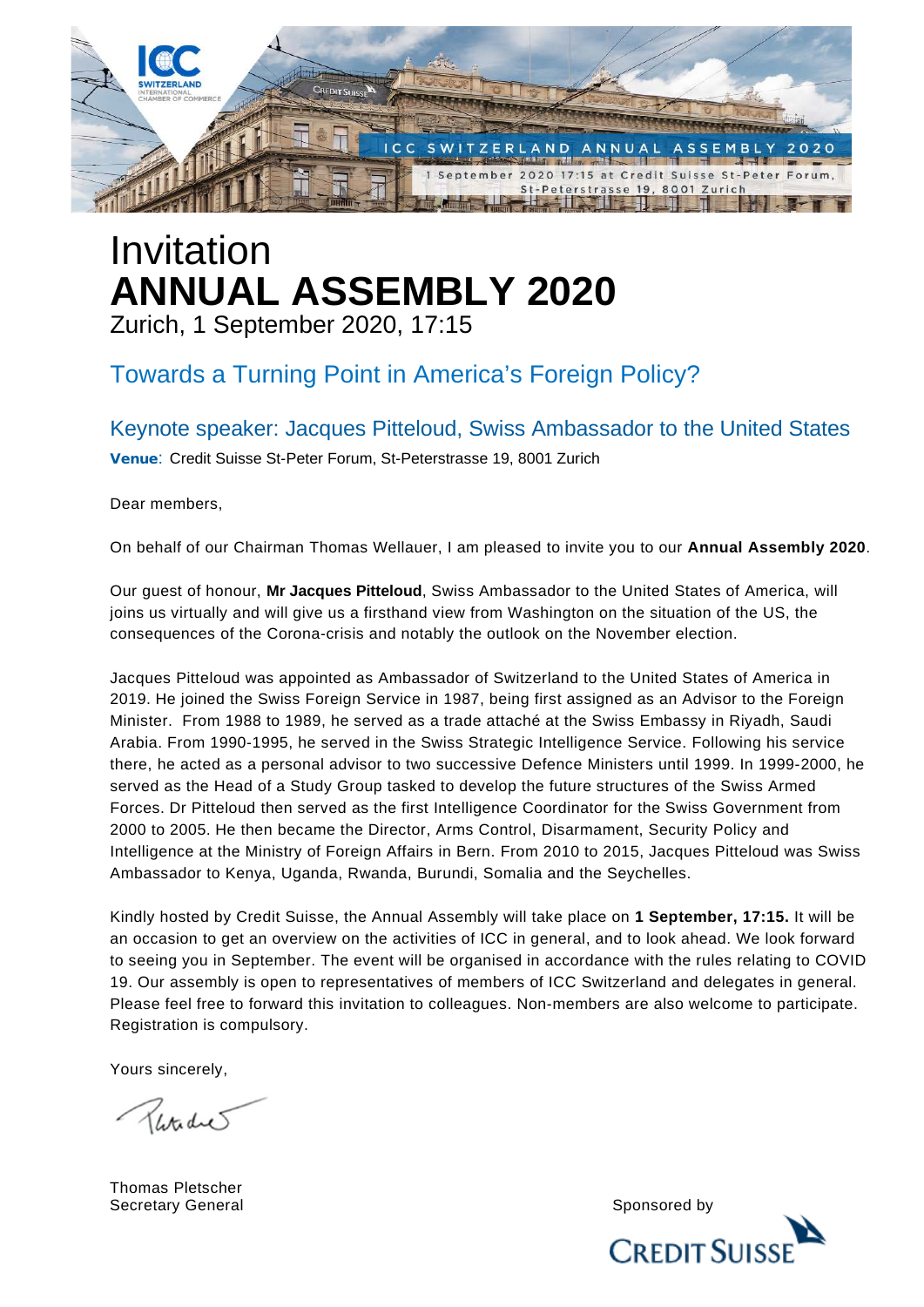#### ANNUAL ASSEMBLY 2020

Zurich, 1 September 2020

## PROGRAMME

**17:15** Welcome Coffee

**17:30** Introduction Report ICC Switzerland and Outlook

Thomas Wellauer, Chairman ICC Switzerland, Chairman, SIX

Thomas Pletscher, Secretary General, ICC Switzerland

**18:00**

Keynote Address "Towards a Turning Point in America's Foreign Policy?" Jacques Pitteloud, Swiss Ambassador to the United States of America

\_\_\_\_\_\_\_\_\_\_\_\_\_\_\_\_\_\_\_\_\_\_\_\_\_\_\_\_\_\_\_\_\_\_\_\_\_\_\_\_\_\_\_\_\_\_\_\_\_\_\_\_\_\_\_\_\_\_\_\_\_\_\_\_\_\_\_\_\_\_\_\_\_\_\_\_\_\_\_\_\_\_\_\_\_\_\_\_\_\_\_\_\_\_\_\_

\_\_\_\_\_\_\_\_\_\_\_\_\_\_\_\_\_\_\_\_\_\_\_\_\_\_\_\_\_\_\_\_\_\_\_\_\_\_\_\_\_\_\_\_\_\_\_\_\_\_\_\_\_\_\_\_\_\_\_\_\_\_\_\_\_\_\_\_\_\_\_\_\_\_\_\_\_\_\_\_\_\_\_\_\_\_\_\_\_\_\_\_\_\_\_\_\_\_\_

Questions and answers

**19:00** Cocktail riche, kindly offered by Credit Suisse

**20:30** End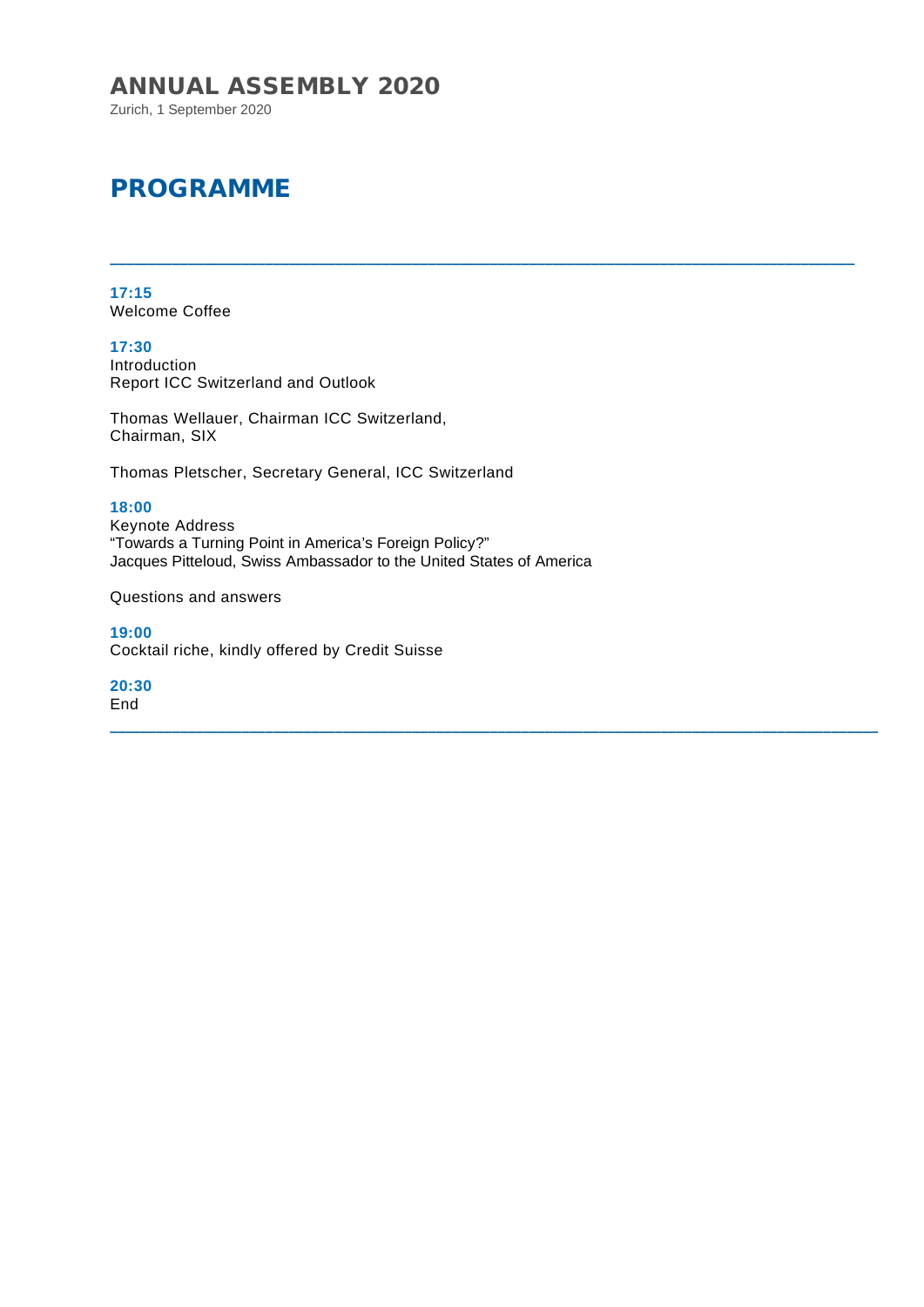#### ANNUAL ASSEMBLY 2020

Zurich, 1 September 2020

## SPEAKER

#### **Jacques Pitteloud**

Jacques Pitteloud was appointed as Ambassador of Switzerland to the United States of America in 2019.

Ambassador Pitteloud was born on November 12th, 1962, in Zurich, Switzerland

He joined the Swiss Foreign Service in 1987, being first assigned as an Advisor to the Foreign Minister. From 1988 to 1989, he served as a trade attaché at the Swiss Embassy in Riyadh, Saudi Arabia.

From 1990-1995, he served in the Swiss Strategic Intelligence Service. Following his service there, he acted as a personal advisor (General Staff matters and Intelligence) to two successive Defence Ministers until 1999. In 1999- 2000, he served as the Head of a Study Group tasked to develop the future structures of the Swiss Armed Forces.

After having been a witness of the Rwanda Genocide in 1994, Dr Pitteloud created an organization dedicated to the task of hunting down and bringing to justice the perpetrators and he managed to have several of them prosecuted both by the international as well as domestic courts.

Dr Pitteloud then served as the first Intelligence Coordinator for the Swiss Government from 2000 to 2005: this function entailed drafting intelligence requirements for the executive, overseeing the drafting of strategic assessments on security-relevant topics, coordinating the work of the various intelligence services as well as of law enforcement and analysis agencies.

He then became the Director, Arms Control, Disarmament, Security Policy and Intelligence at the Ministry of Foreign Affairs in Bern. For the duration of his tenure, Ambassador Pitteloud also headed the Swiss Delegation to the Holocaust Remembrance Alliance.

From 2010 to 2015, Jacques Pitteloud was Swiss Ambassador to Kenya, Uganda, Rwanda, Burundi, Somalia and the Seychelles. He was instrumental in initiating and supporting various civil society initiatives as well as conservation programmes. Dr Pitteloud was also involved in a series of mediations in the region.

Jacques Pitteloud was Director-General of the Directorate for Resources within the Swiss FDFA from September 2015 prior to being appointed as Swiss Ambassador to the United States in September 2019. His tasks also entailed running IT and communications for the whole Ministry as well as heading the legal and translation services. The Director General was also responsible for the management of all FDFA buildings both in Switzerland and abroad.

Dr Pitteloud earned a Master's Degree and a Ph.D. from the Law School at the University of Zürich (Master 1986, PhD 1987). Following his assignment in the Middle East, he graduated from the International Training Course in Security Policy (ITC) at Geneva University. He is a retired lieutenant colonel (General Staff) in the Swiss Armed Forces and was the commander of a Mechanized Infantry Battalion. A passionate bird photographer, Jacques Pitteloud has published his pictures in several books and publications in Kenya and South Africa.

Ambassador Pitteloud is married and father of a daughter. He speaks French, English, German, Swiss German, Italian and Spanish fluently and he has a basic knowledge of a few other languages.